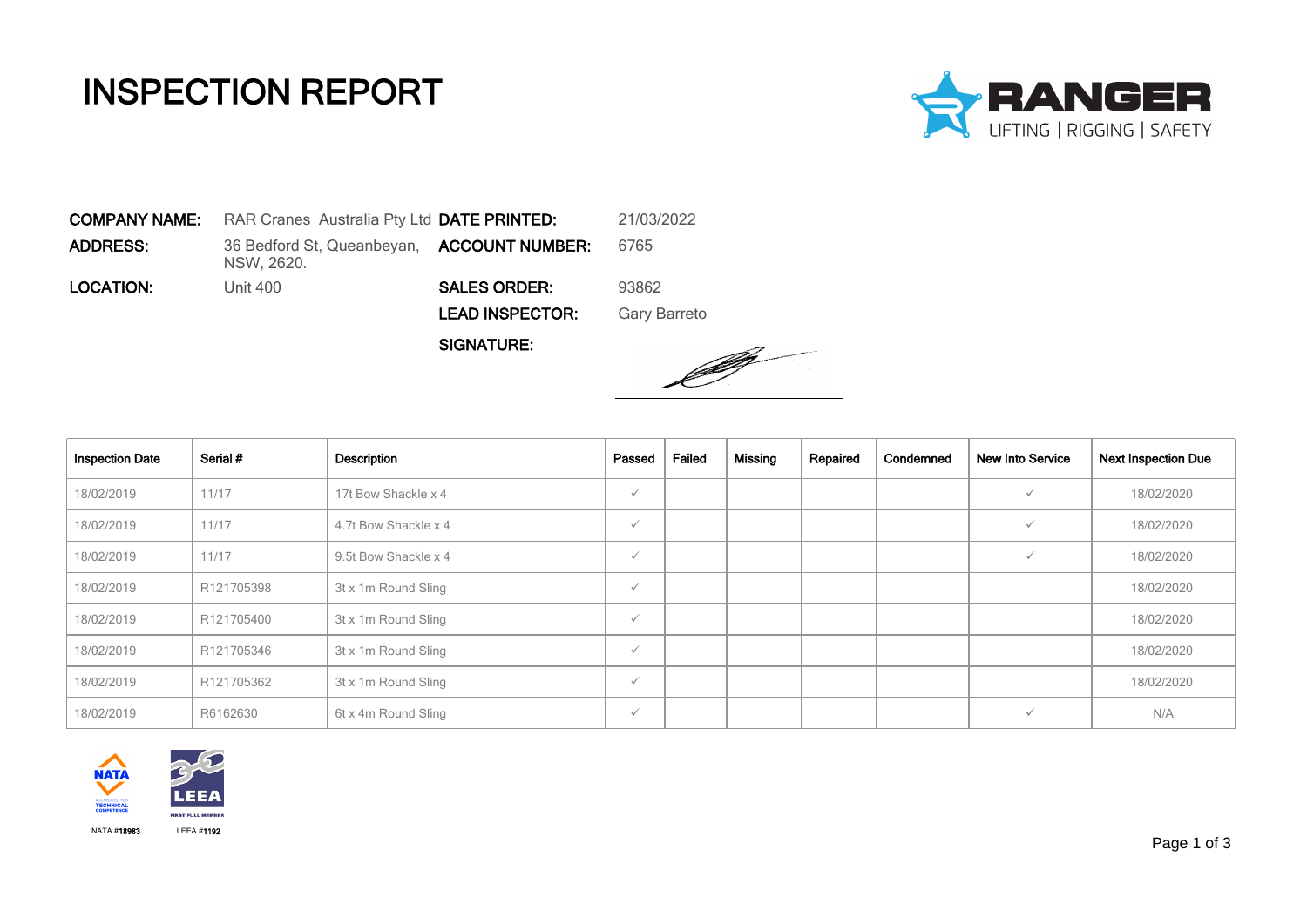## INSPECTION REPORT



| <b>Inspection Date</b> | Serial #    | <b>Description</b>                                                                 | Passed       | Failed | Missing | Repaired | Condemned | <b>New Into Service</b> | <b>Next Inspection Due</b> |
|------------------------|-------------|------------------------------------------------------------------------------------|--------------|--------|---------|----------|-----------|-------------------------|----------------------------|
| 18/02/2019             | R6162631    | 6t x 4m Round Sling                                                                | $\checkmark$ |        |         |          |           | $\checkmark$            | N/A                        |
| 18/02/2019             | R6162632    | 6t x 4m Round Sling                                                                | $\checkmark$ |        |         |          |           | $\checkmark$            | N/A                        |
| 18/02/2019             | R6162633    | 6t x 4m Round Sling                                                                | $\checkmark$ |        |         |          |           | $\checkmark$            | N/A                        |
| 18/02/2019             | R121709859  | 8t x 6m Round Sling                                                                | $\checkmark$ |        |         |          |           | $\checkmark$            | N/A                        |
| 18/02/2019             | R121709858  | 8t x 6m Round Sling                                                                | $\checkmark$ |        |         |          |           | $\checkmark$            | N/A                        |
| 18/02/2019             | R121709840  | 8t x 6m Round Sling                                                                | $\checkmark$ |        |         |          |           | $\checkmark$            | N/A                        |
| 18/02/2019             | R121709857  | 8t x 6m Round Sling                                                                | $\checkmark$ |        |         |          |           | $\checkmark$            | N/A                        |
| 18/02/2019             | R1511322020 | 20t x 4m Round Sling                                                               | $\checkmark$ |        |         |          |           | $\checkmark$            | N/A                        |
| 18/02/2019             | R7174291    | 20t x 4m Round Sling                                                               | $\checkmark$ |        |         |          |           | $\checkmark$            | N/A                        |
| 18/02/2019             | R1609642002 | 20t x 4m Round Sling                                                               | $\checkmark$ |        |         |          |           | $\checkmark$            | N/A                        |
| 18/02/2019             | R1603137003 | 20t x 4m Round Sling                                                               | $\checkmark$ |        |         |          |           | $\checkmark$            | N/A                        |
| 14/03/2022             | 19171       | 16mm x 8m x 2leg G100 Chain Sling Complete<br>With Shorteners & Self Locking Hooks | $\checkmark$ |        |         |          |           |                         | 14/03/2023                 |
| 18/02/2019             | 19175       | 16mm G100 Inline Shortener                                                         | $\checkmark$ |        |         |          |           | $\checkmark$            | 18/02/2020                 |
| 14/03/2022             | 19172       | 16mm x 8m x 2leg G100 Chain Sling Complete<br>With Shorteners & Self Locking Hooks | $\checkmark$ |        |         |          |           |                         | 14/03/2023                 |
| 13/03/2022             | 19170       | 10mm x 8m x 2leg G100 Chain Sling Complete<br>With Shorteners & Self Locking Hooks | $\checkmark$ |        |         |          |           |                         | 13/03/2023                 |